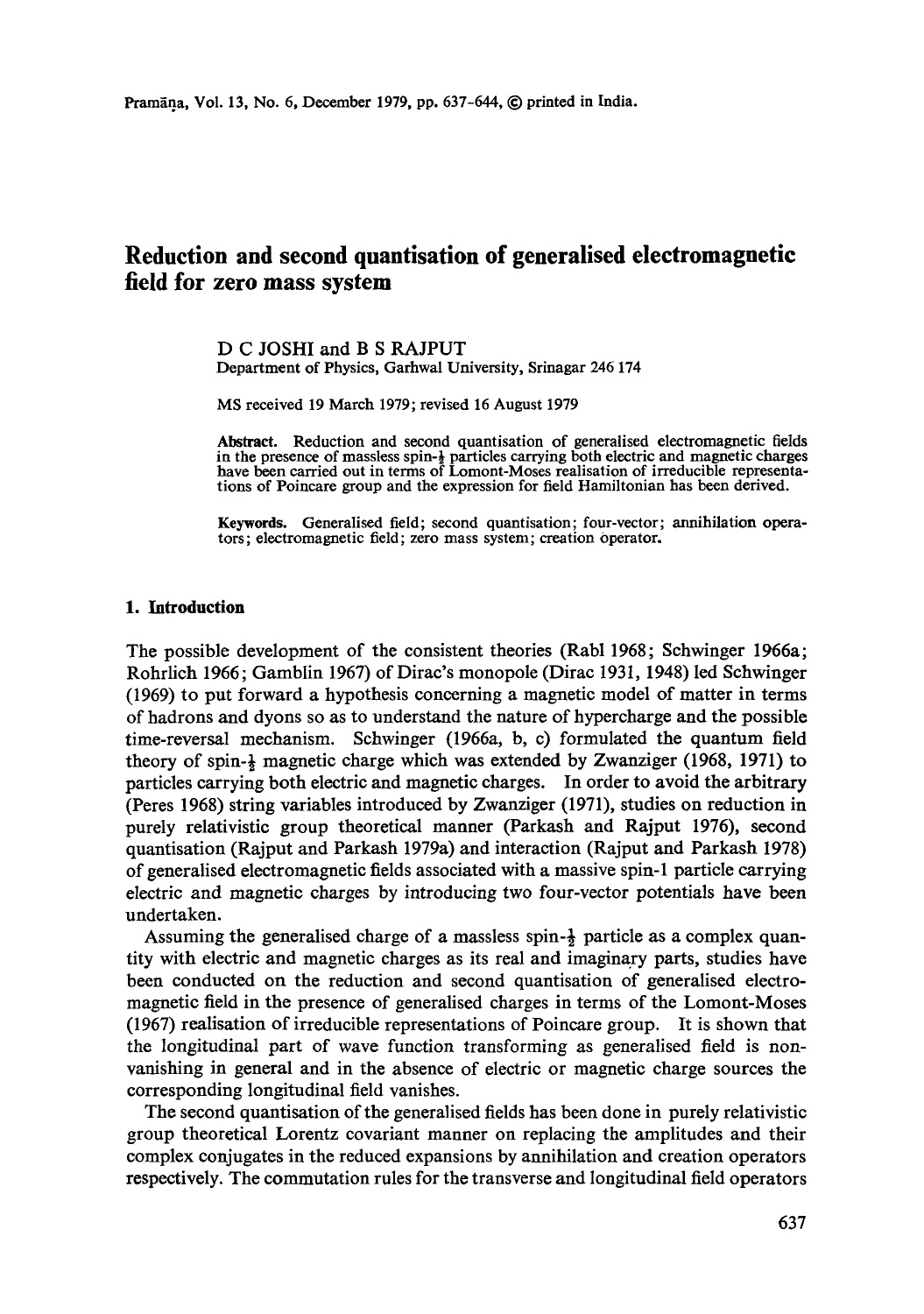and vector potential operators have been derived and it has been shown that all commutation rules for transverse fields and potential operators are local ones. Choosing a suitable Lagrangian density and using the second quantised reduced expansions for the field operators, the expression for total Hamiltonian has been derived. It has also been shown that this Hamiltonian consists of a free electromagnetic field Hamiltonian, the Dirae field Hamiltonian and the interaction Hamiltonian.

### **2. Reduction of generalised fields in the presence of spin-½ particles**

We consider here spin- $\frac{1}{2}$  massless particle carrying generalised charge q given by

$$
q=e-ig,\tag{1}
$$

where  $e$  and  $g$  are respectively the electric and magnetic charges. The generalised charge introduced by Parkash and Rajput (1974) as a complex quantity has the advantage over the generalized charge vector quantity (Zwanziger 1968), in that the charge quantisation condition is better explained and the coupling parameters can be derived more convincingly.

The wave function which transforms as generalised electromagnetic field in the presence of spin- $\frac{1}{2}$  massless particles carrying generalised charge q may be considered as consisting of a transverse part  $\phi^T$  and a longitudinal part  $\phi^L$  in the following manner:

$$
\phi\left(\mathbf{x},t\right) = \mathbf{E} - i\,\mathbf{H} = \phi^T\left(\mathbf{x},t\right) + \phi^L\left(\mathbf{x},t\right),\tag{2}
$$

where E and H are generalised electromagnetic fields. Reduced expansions of  $\phi^T$ in terms of irreducible representations of proper, orthochronous, inhomogeneous Lorentz group have the following form (Rajput 1970):

$$
\phi^T(\mathbf{x},t) = i(8\pi^2)^{-1/2} \sum_{\lambda=\pm 1} \int d\mathbf{p} \left[ (1-\lambda) g(\mathbf{p},\lambda) \sigma(\mathbf{p},\lambda) \exp \{ i(\mathbf{p}\cdot\mathbf{x}-pt) \} \right]
$$

$$
-(1+\lambda)g^*(\mathbf{p},\lambda)\sigma^*(\mathbf{p},\lambda)\exp\left\{-i(\mathbf{p}\cdot\mathbf{x}-pt)\right\},\tag{3}
$$

where summation is taken over the helicity  $\lambda$ , the integral is taken over all the real positive values of momentum p,  $g(p, \lambda)$  is the representation of wave functions of transverse photons and the vector  $\sigma$  (p,  $\lambda$ ) is given (Moses 1968) as follows in terms of the components of p:

$$
\sigma(p, \lambda) = \{ [p_1 (p_1 + i \lambda p_2)] / [p(p + p_3)] \} - 1,
$$
  

$$
\{ [p_2 (p_1 + i \lambda p_2)] / [p(p + p_3)] \} - i \lambda,
$$
  

$$
(p_1 + i \lambda p_2) / p.
$$
 (4)

Transverse part  $\psi^T$  (x, t) satisfies the ordinary Maxwell's equations for free electromagnetic fields.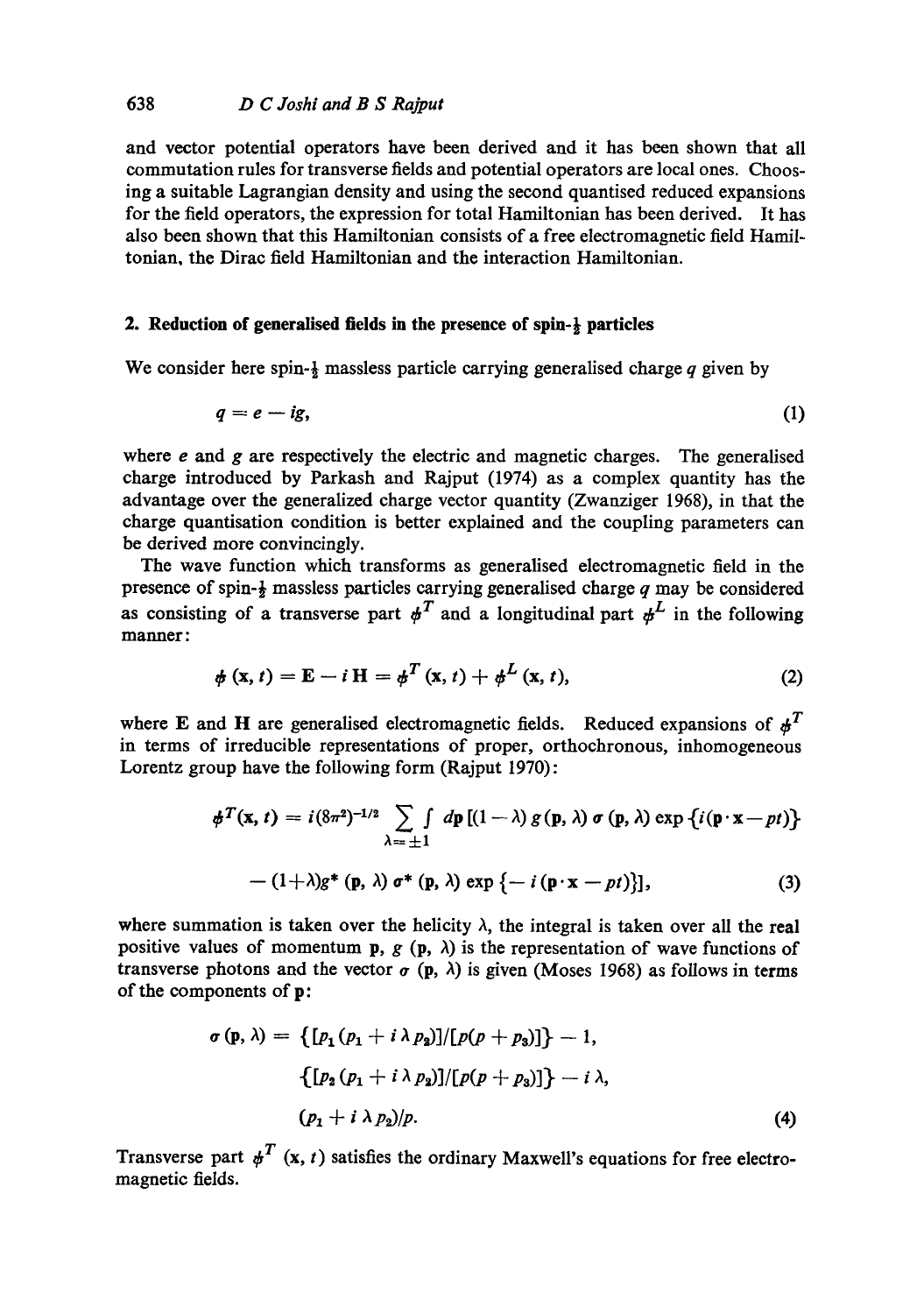In order to derive the reductions of the longitudinal part  $#L$  we define it in terms of the generalised scalar potential  $V_0(x, t)$  as

$$
\phi^L\left(\mathbf{x},\,t\right) = -\,\nabla\,V_0\left(\mathbf{x},\,t\right) = -\,\nabla\,V_0\left(\mathbf{x}\right)\exp\left(\pm\,ipt\right). \tag{5}
$$

This scalar potential may be written in terms of four-component Dirac field  $\psi_{1/2}$  associated with massless spin- $\frac{1}{2}$  particles carrying generalised charge q as follows:

$$
V_0(\mathbf{x}) = q \int D(\mathbf{x} - \mathbf{x}') \overline{\psi}_{1/2}(\mathbf{x}') \gamma_4 \psi_{1/2}(\mathbf{x}') d\mathbf{x}', \qquad (6)
$$

where  $\gamma_4$  is the fourth Dirac matrix, the bar denotes adjoint and the function  $D(\mathbf{x}-\mathbf{x}')$ is given by

$$
1/[4\pi (\mathbf{x} - \mathbf{x}')] ,
$$
  
= 
$$
\frac{1}{(2\pi)^3} \int \frac{d\mathbf{p}}{p^2} \exp \{ip (\mathbf{x} - \mathbf{x}').
$$
 (7)

Using the reduced expansion for  $\psi_{1/2}$  (x) as derived by Moses (1968) in terms of irreducible representations of Poincare group, the generalised scalar field becomes

$$
V_0(\mathbf{x}, t) = \frac{q}{8\pi^3} \sum_{\lambda' = \pm \frac{1}{2}} \int \frac{d\mathbf{p}'}{p'^3} [f(\mathbf{p}', \lambda') \exp \{i (\mathbf{p}' \cdot \mathbf{x} - p' t)\} + k^*(\mathbf{p}', \lambda') \exp \{-i (\mathbf{p}' \cdot \mathbf{x} - p' t)\}],
$$
\n(8)

where p' is the momentum vector of spin- $\frac{1}{2}$  massless particle and  $f(p', \lambda')$  and  $k(p', \lambda')$ are respectively the wave functions of particles with positive and negative energies and helicity  $\lambda'$ . Substituting this result into equation (5), we get the reduced expansion:

$$
\phi^{L}(\mathbf{x},t) = -\frac{i q}{8 \pi^{3}} \sum_{\lambda'=\pm \frac{1}{2}} \int \frac{dp'}{p'^{3}} p' \left[ f(\mathbf{p}',\lambda') \exp \left\{ i (\mathbf{p}' \cdot \mathbf{x} - p' t) \right\} \right] - k^{*}(\mathbf{p}',\lambda') \exp \left\{ -i (\mathbf{p}' \cdot \mathbf{x} - p' t) \right\}].
$$
 (9)

The transverse field may also be written in the following form in terms of the generalised transverse vector potential  $V^T$  (x, t):

$$
\boldsymbol{\phi}^T\left(\mathbf{x},\,t\right) = -\,i\,\boldsymbol{\nabla}\times\mathbf{V}^T\left(\mathbf{x},\,t\right). \tag{10}
$$

The generalised field  $\phi$  (x, t) may therefore be described by the generalized fourpotential,

$$
\{V_{\mu}\} = (\mathbf{V}^T, i V_0),
$$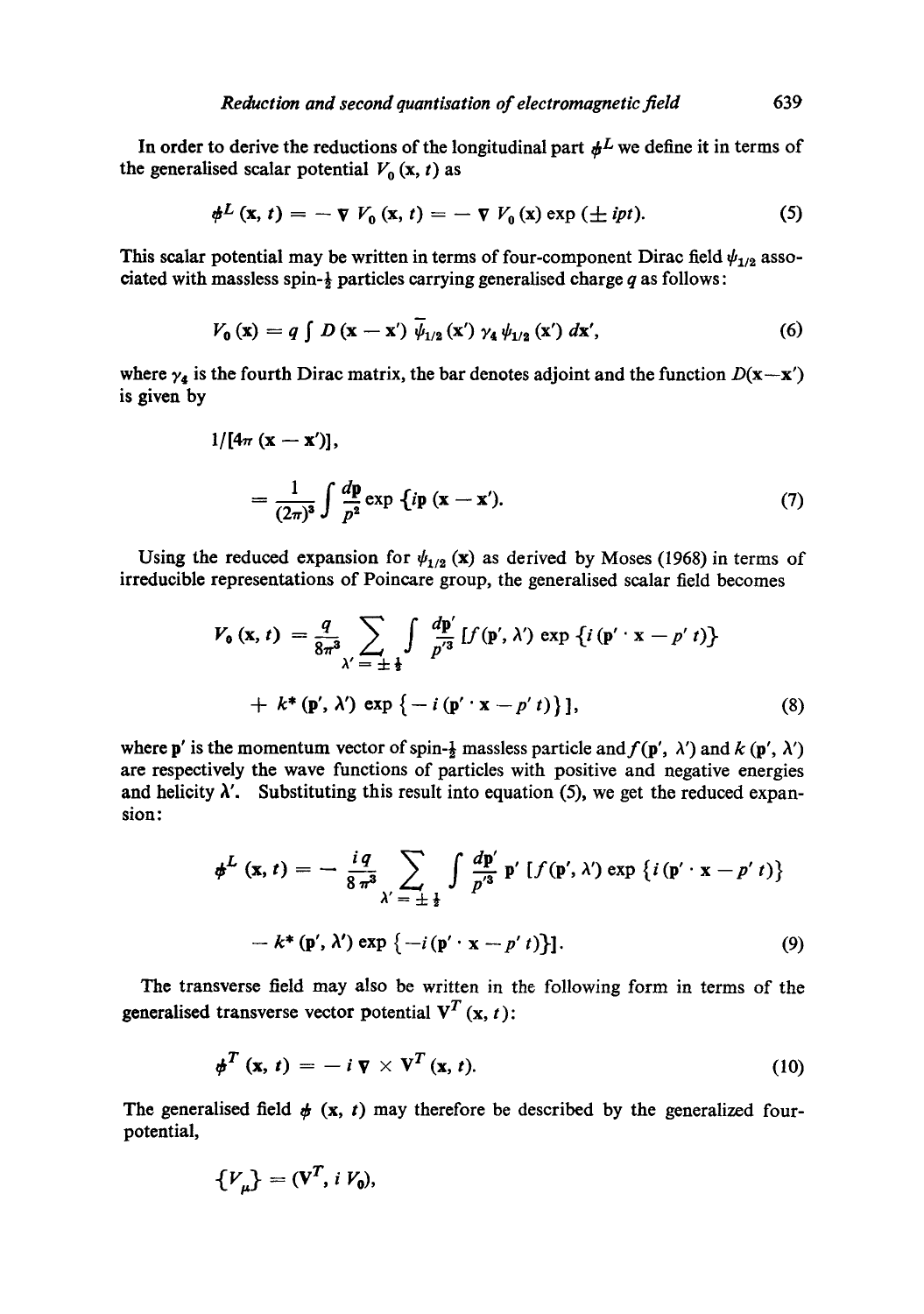640 *D C Joshi and B S Rajput* 

with  $V_0 = A_0 - i B_0$ 

and 
$$
\mathbf{V}^T = \mathbf{A}^T - i \mathbf{B}^T. \tag{11}
$$

 $A<sup>T</sup>$  and  $B<sup>T</sup>$  are two vector potentials and  $A<sub>0</sub>$  and  $B<sub>0</sub>$  are the scalar potentials associated with electric and magnetic charges. The reduced expansion of  $V^T$  (x, t) may be written as

$$
(8 \pi^2)^{-1/2} \sum_{\lambda = \pm 1} \int \frac{dp}{p} [(1 - \lambda) g(p, \lambda) \sigma(p, \lambda) \exp \{i (p \cdot x - p t)\} + (1 + \lambda) g^*(p, \lambda) \sigma^*(p, \lambda) \exp \{-i (p \cdot x - p t)\}], \qquad (12)
$$

and the reduction of  $V_0$  (x, t) has already been obtained in equation (8).

The components of generalised current four-vector  ${J<sub>\mu</sub>}$  associated with spin- $\frac{1}{2}$ particles carrying generalised charge  $q$  may be written as

$$
J_{\mu}\left(\mathbf{x},t\right) = j_{\mu}\left(\mathbf{x},t\right) - i k_{\mu}\left(\mathbf{x},t\right) = J_{\mu}\left(\mathbf{x}\right) \exp\left(\pm i p t\right),\tag{13}
$$

where  $j_{\mu}$  (x, t) and  $k_{\mu}$  (x, t) are the corresponding components of electric and magnetic current four-vectors and  $J_{\mu}$  (x) is given by

$$
J_{\mu}(\mathbf{x}) = q \, \bar{\psi}_{1/2}(\mathbf{x}) \, \gamma_{\mu} \psi_{1/2}(\mathbf{x}). \tag{14}
$$

Using the reduction of  $\psi_{1/2} (x)$  in this equation and substituting it into equation (13) we get the following reduced expansions for the generalised charge and current source densities:

$$
J_0(\mathbf{x}, t) = \frac{q}{8\pi^3} \sum_{\lambda = \pm \frac{1}{2}} \int \frac{d\mathbf{p}'}{p'} \left[ f(\mathbf{p}', \lambda') \exp \{ i (\mathbf{p}' \cdot \mathbf{x} - p' t) \} + k^*(\mathbf{p}', \lambda') \exp \{ - i (\mathbf{p}' \cdot \mathbf{x} - p' t) \} \right]
$$
(15)

and

$$
\mathbf{J}(\mathbf{x},t) = \frac{q}{8\pi^3} \sum_{\lambda' = \pm \frac{1}{2}} \int \frac{d\mathbf{p}'}{p'^2} \mathbf{p}' \left[ f(\mathbf{p}', \lambda') \exp \left\{ i \left( \mathbf{p}' \cdot \mathbf{x} - p' \, t \right) \right\} + k^* \left( \mathbf{p}', \lambda' \right) \exp \left\{ - i \left( \mathbf{p}' \cdot \mathbf{x} - p' \, t \right) \right\} \right],\tag{16}
$$

from which we may verify the equation of continuity

$$
\partial_{\mu} J_{\mu} = 0 \tag{17}
$$

From equations (15), (16) and (13) the relationship of electric charge and current source densities with magnetic charge and current source densities in terms of the ratio of, electric and magnetic, fundamental charges may be obtained.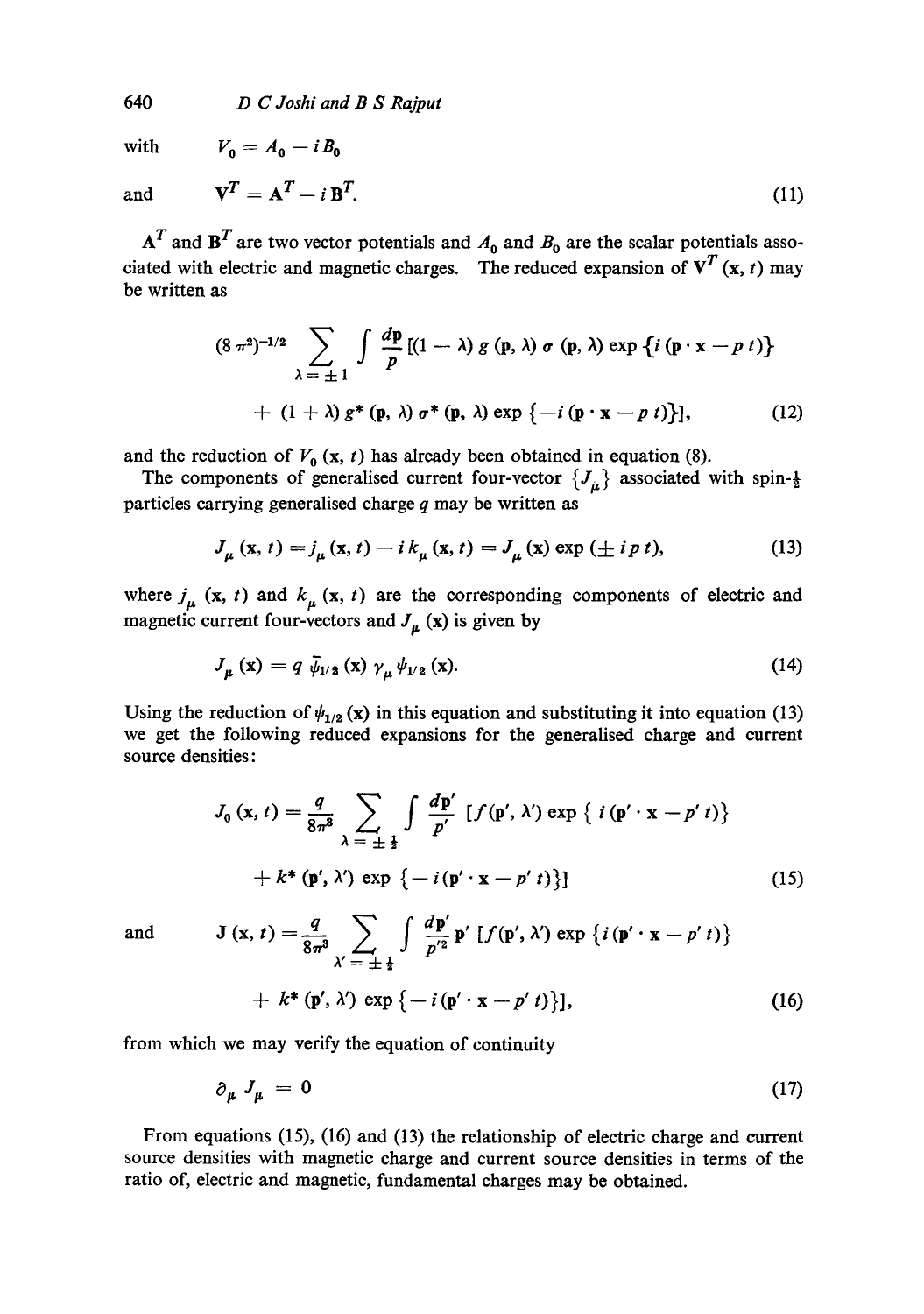MaxweU's field equations for the generalized electric and magnetic fields in the presence of generalized four-current  ${J_{\mu}}$  may be written in the following forms:

$$
\nabla \phi = J_0 \tag{18}
$$

and

$$
\nabla \times \phi = -i \frac{\partial \phi}{\partial t} - iJ,\tag{19}
$$

It may also be written in terms of the components of generalised four-vector  $\{V_{\mu}\}\$ 

$$
J_{\mu} = \partial_{\mu} \partial_{\nu} V_{\mu} - \partial_{\nu} \partial_{\nu} V_{\mu}.
$$
 (20)

#### **3. Second quantisation**

Replacing the functions  $g(p, \lambda)$  and  $g^*(p, \lambda)$  in the reduced expansions (3) and (12) by annihilation and creation operators of photons, we get the second quantised reduced expansions for the transverse operators of fields and potentials. Similarly the second quantised reduced expansions for longitudinal field and potential operators are obtained by replacing the wave functions ( $f(\mathbf{p}', \lambda')$  and  $k(\mathbf{p}', \lambda')$  in equations (9) and (8) by annihilation operators and their complex conjugates by creation operators of positive and negative energy spin- $\frac{1}{2}$  particle carrying the generalised charge.

Using these second quantised reduced expansions, the following commutation rules for the field operators may be derived by assuming the Bose statistics for annihilation and creation operators of photons and Fermi-Dirac statistics for the annihilation and creation operators of massless spin-½ particles:

$$
\left[\hat{V}_i^T(\mathbf{x}), \hat{V}_j^{T*}(\mathbf{x}')\right] = 4\pi i \left[\left(\delta_{ij} - \frac{\nabla_i \nabla_j}{\nabla^2}\right) \Delta(\mathbf{x} - \mathbf{x}') + \epsilon_{ijk} \nabla_k \operatorname{Im} D(\mathbf{x} - \mathbf{x}')\right],
$$
\n
$$
\left[\hat{\psi}_i^T(\mathbf{x}), \hat{\psi}_j^{T*}(\mathbf{x}')\right] = 4\pi i \left[(\nabla_i \nabla_j - \nabla^2 \delta_{ij}) \Delta(\mathbf{x} - \mathbf{x}') + \epsilon_{ijk} \nabla_k \operatorname{Im} D(\mathbf{x} - \mathbf{x}')\right],
$$
\n
$$
\left[\hat{\psi}_i^T(\mathbf{x}), \hat{V}_j^{T*}(\mathbf{x}')\right] = 4\pi i \left[(\nabla_i \nabla_j - \nabla^2 \delta_{ij}) \operatorname{Re} D(\mathbf{x} - \mathbf{x}')\right]
$$
\n
$$
+ \epsilon_{ijk} \nabla_k \Delta^1(\mathbf{x} - \mathbf{x}')\right],
$$
\n(23)

where Re and Im denote real and imaginary parts and

$$
\Delta (\mathbf{x} - \mathbf{x}') = \frac{1}{(2\pi)^3} \int \frac{d\mathbf{p}}{p} \sin \mathbf{p} (\mathbf{x} - \mathbf{x}'),
$$
  

$$
\Delta^1 (\mathbf{x} - \mathbf{x}') = \frac{1}{(2\pi)^3} \int \frac{d\mathbf{p}}{p} \exp \{-i\mathbf{p} (\mathbf{x} - \mathbf{x}')\},
$$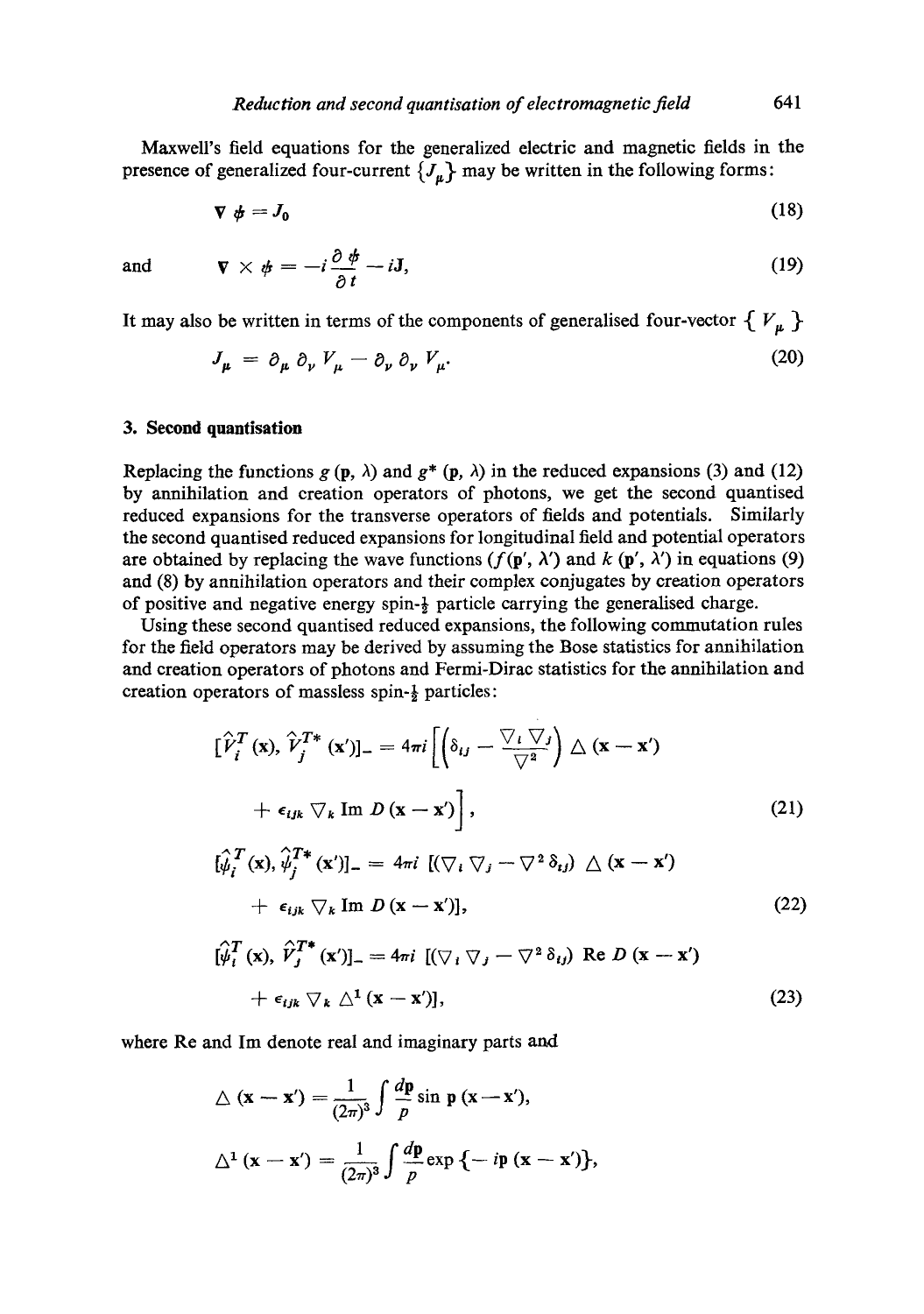The other symbols have their usual meanings. The following commutation rules for the transverse electric and magnetic fields and potential operators may be derived by using the corresponding reduced expansions:

$$
[\hat{E}_i^T(\mathbf{x}), \hat{H}_j^{T*}(\mathbf{x}')]_{-} = \pi \, \epsilon_{ijk} \, \nabla_k \, \text{Im} \, \delta \, (\mathbf{x} - \mathbf{x}'), \tag{24}
$$

$$
[\hat{A}_i^T(\mathbf{x}), \hat{B}_j^{T*}(\mathbf{x}')] = [\hat{A}_i^T(\mathbf{x}), \hat{B}_j^{T*}(\mathbf{x}')]_-= -\pi i \epsilon_{ijk} \nabla_k \text{Im } D(\mathbf{x}-\mathbf{x}'),
$$
\n(25)

$$
[\hat{E}_i^T(\mathbf{x}), \hat{B}_j^{T*}(\mathbf{x}')] = [\hat{E}_i^T(\mathbf{x}), \hat{B}_j^{T*}(\mathbf{x}')] = [\hat{H}_i^T(\mathbf{x}), \hat{A}_j^T(\mathbf{x}')]_- = [\hat{H}_i^T(\mathbf{x}), \hat{A}_j^{T*}(\mathbf{x}')]_-= \pi \epsilon_{ijk} \nabla_k \text{ Re } D(\mathbf{x} - \mathbf{x}');
$$
 (26)

all of which are the usual local commutation rules contrary to those derived by Zwanziger (1968) who introduced the extended fields in terms of the controversial string variables in order to make the commutation rules as local ones.

The Hamiltonian density  $H(x)$  of generalised electromagnetic field may be considered as consisting of three terms as follows:

$$
H(\mathbf{x}) = H_{\mathbf{y}}(\mathbf{x}) + H_{\mathbf{M}}(\mathbf{x}) + H_{\mathbf{I}}(\mathbf{x}),\tag{27}
$$

where  $H_{\gamma}$  (x) corresponds to free electromagnetic transverse field,  $H_M$  (x) is the Hamiltonian density of free Dirac field and *H<sub>I</sub>* (x) denotes the interaction Hamiltonian density (Parkash and Rajput 1974). Thus we have (Zwanziger 1968, Rajput and Parkash 1979b);

$$
H_{\gamma}(\mathbf{x}) = \frac{1}{2} \phi^{T^*}(\mathbf{x}) \cdot \phi^T(\mathbf{x}), \qquad (28)
$$

$$
H_M\left(\mathbf{x}\right) = \overline{\psi}_{1/2}\left(\mathbf{x}\right)\left(-i\,\gamma\,.\,\nabla\right)\psi_{1/2}\left(\mathbf{x}\right),\tag{29}
$$

$$
H_I(\mathbf{x}) = J_\mu(\mathbf{x}) V_\mu^*(\mathbf{x}). \tag{30}
$$

Substituting the second quantised reduced expansions of the field operators in these equations and carrying out the volume integrations, we get the following value for the total Hamiltonian:

$$
\mathcal{H} = \mathcal{H}_{\gamma} + \mathcal{H}_{M} + \mathcal{H}_{I}, \tag{31}
$$

where

$$
\mathcal{H}_{\gamma} = 4 \pi \int d\rho \left[ g^*(p, -1) g(p, -1) + g(p, +1) g^*(p, +1) \right], \quad (32)
$$

$$
\mathcal{H}_M = \sum_{\lambda' = \pm \frac{1}{2}} \int d\mathbf{p}' \left[ f^*(\mathbf{p}', \lambda') f(\mathbf{p}', \lambda') - k(\mathbf{p}', \lambda') k^*(\mathbf{p}', \lambda') \right] \tag{33}
$$

$$
\mathcal{H}_I = \frac{q \, q^*}{8 \, \pi^3} \sum_{\substack{\lambda' = \pm \frac{1}{2} }} \int \frac{d \, \mathbf{p}'}{p'^4} \left[ f(\mathbf{p}', \lambda') f^*(\mathbf{p}', \lambda') + k^*(\mathbf{p}', \lambda') \, k \, (\mathbf{p}', \lambda') \right]. \tag{34}
$$

and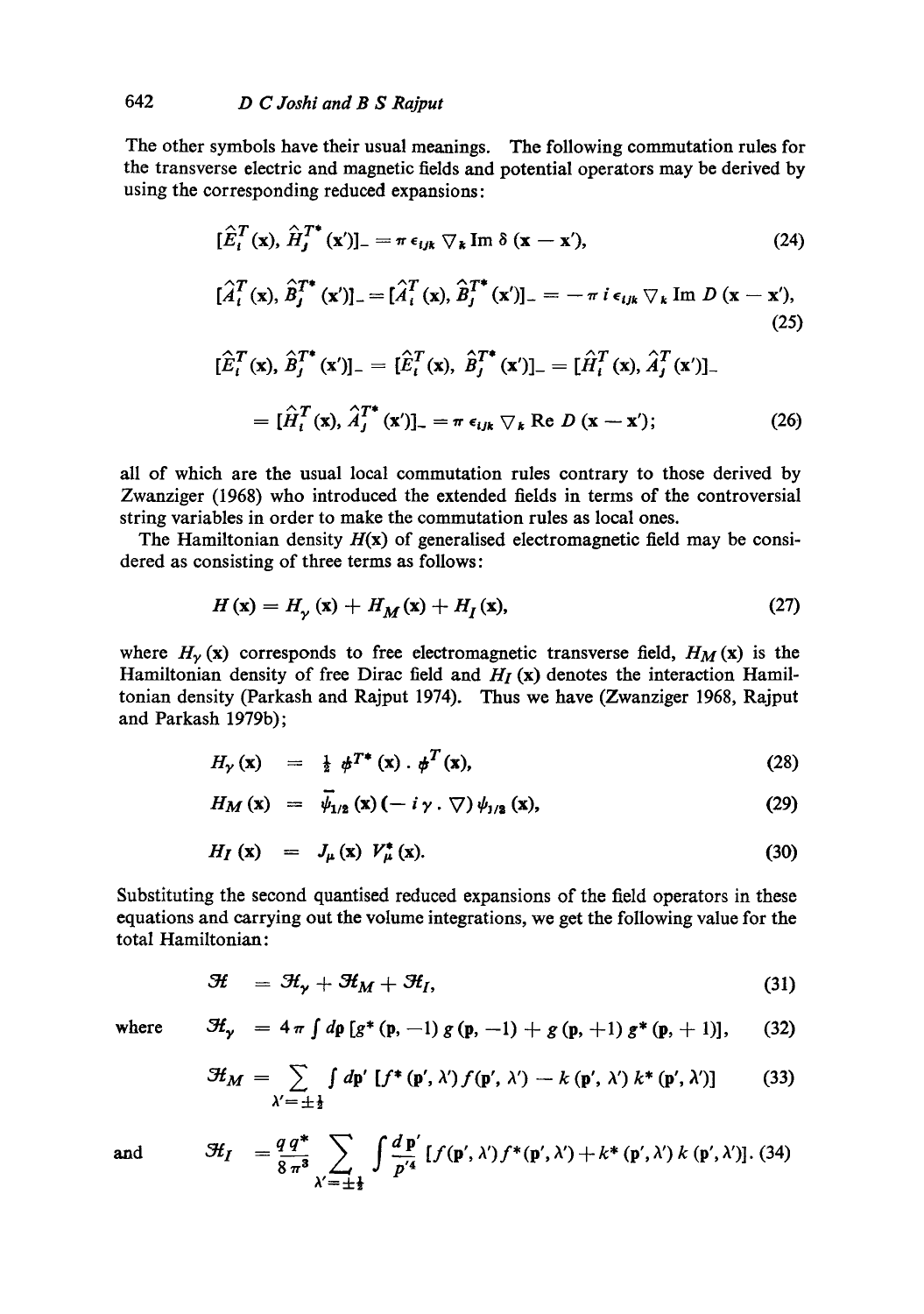Here  $H_{\gamma}$  and  $H_M$  are the usual expressions for Hamiltonians of free electromagnetic field and free Dirae field respectively. It follows from equation (34) that the interaction Hamiltonian depends on the square of the modulus of generalised charge which vanishes only when  $e = g = 0$ .

## **4. Discussion**

In equation (2) the total wave function has been considered to consist of transverse and longitudunal parts. The transverse wave function  $\boldsymbol{\phi}^T$  consists of  $\boldsymbol{\mathrm{E}}^T$  and  $\boldsymbol{\mathrm{H}}^T$ while  $E^{\overline{L}}$  and  $H^L$  make  $\psi^L$ . Equations (3) and (12) give the reductions of transverse wave functions and the generalised vector potentials in terms of photon wave functions and equations (9) and (8) give the reductions of longitudinal part of the wave function and generalised scalar potential associated with spin- $\frac{1}{2}$  massless particles. The introduction of generalised potential simplifies the use of two-vector potentials and the results have been found in a more compact form.

Equation (9) shows that the asymmetry between electric and magnetic fields has been eliminated here and both the fields are non-zero. Any longitudinal field vanishes only when the corresponding charge is zero. Equations (9) and (2) predict the proportionality of longitudinal parts  $E^L$  and  $H^L$  of the electromagnetic field with e and g respectively. The symmetric behaviour of four-current density can be observed from equations (15) and (16). From equations (15), (16) and (13) it can be observed that  $j_{\mu}/k_{\mu} = e/g$ . A particular case of this equation is the proportionality of  $j_{\mu}$ with  $k_{\mu}$ , when the electric and magnetic charges associated with different particles have the same ratio. Under this condition  $(e_i/g_i = e_i/g_i)$ , if a suitable choice of charge axis is made, the generalised charge of a particle may be identified either as purely electric or purely magnetic. The latter may otherwise need the string variable but does not require it in our theory.

Commutation relations (24), (25) and (26) for transverse electric and magnetic field and potential operators are local ones contrary to those derived by Zwanziger (1968), who introduced the controversial string variables to maintain the commutation relations as local ones. These local commutation relations are consistent with those derived in Rajput and Parkash (1979a) for the generalised electromagnetic fields associated with spin-1 massive particles, where the local character could be achieved by making the mass as vanishing.

The interaction Hamiltonian is given by equation (34) and equations (32) and (33) give the free field Hamiltonians. The appearance of  $q q^*$  in the interaction Hamiltonian indicates the coupling between generalised charges. The dependence of coupling  $Q = q_i q_j^*$  on electric and magnetic coupling parameters has earlier been discussed (Parkash and Rajput 1974). The constancy condition  $(e_i/g_i = e_j/g_j =$ constant) corresponds to zero value of the magnetic coupling parameter.

#### **References**

Dirae P A M 1931 *Proc. R. Soc. (London)* A133 60 Dirac P A M 1948 *Phys. Rev.* 74 817 Gamblin R L 1967 J. *Math. Phys.* 10 46